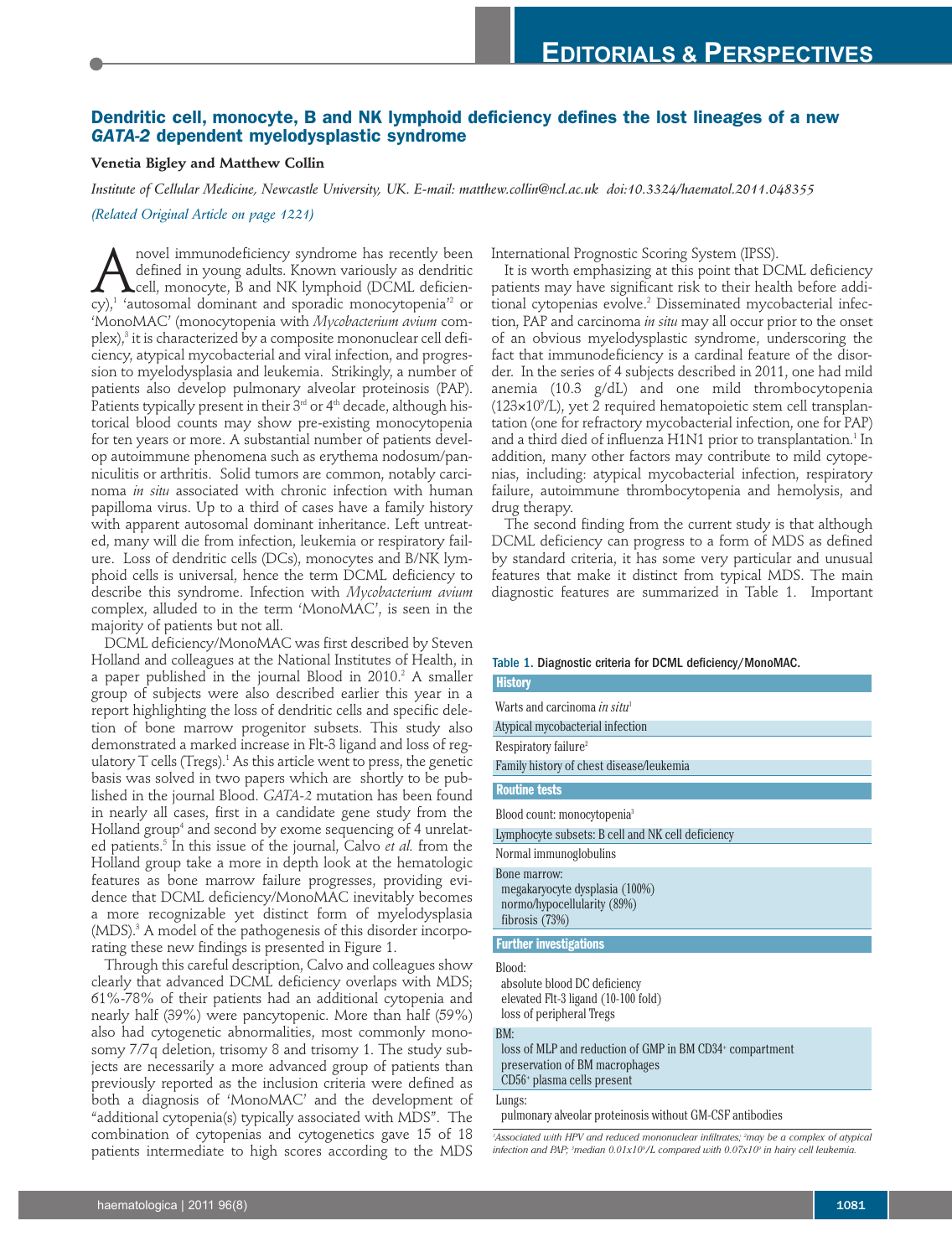clues are often present in patients' case history such as a much younger age at presentation and longstanding problems with warts or poorly characterized autoimmune phenomena. Atypical infection, respiratory failure, cytopenias and family history are much stronger warnings that this is not typical MDS.

The most obvious laboratory finding is, of course, the loss of mononuclear cells: the 'lost lineages' of a failing marrow that are not recognized by the standard definitions of 'trilineage dysplasia'. In particular, it should be easy to identify monocytopenia from the usual monocytosis of sporadic MDS. It is important to note that moncytopenia may be the only deficit to be seen from automated counting because the loss of B cells and NK cells is masked by preservation of peripheral T cells. DCML deficiency has now earned its place in the textbook alongside hairy cell leukemia, as a differential diagnosis of monocytopenia. Vinh *et al.* previously observed that the monocyte deficit is usually much more profound in  $\rm{DCML}$  deficiency than hairy cell leukemia ( $\rm{0.01{\times}10^{\circ}/L}$ compared with  $0.07\times10^9$ /L). It is also vital to recognize that patients may present to a number of different medical specialities, including genito-urinary medicine, infectious disease, respiratory medicine and rheumatology, and that failure to recognize monocytopenia in this context is likely to result in a missed diagnosis.

Calvo and colleagues present very convincing additional diagnostic findings that separate DCML deficiency from typical MDS. In most cases, megakaryocytes are dysplastic, even in the absence of thrombocytopenia, and there is a high rate of fibrosis (73%). Bone marrow cellularity tends to be normal or low (89%), even when additional cytopenias have begun to evolve; it is only the very advanced

leukemic phases in which cellularity finally begins to increase and become more like typical proliferative MDS. In the description of DCML deficiency, the elevation of Flt-3 ligand was highlighted. <sup>1</sup> Although this has been described in aplastic anemia, $^{\circ}$  it is not a typical feature of MDS and might become a useful measurement. The progenitor cell compartment was also characterized in detail showing selective loss of the multi-lymphoid progenitor (MLP), a recently described pluripotent cell which appropriately gives rise to DC, monocytes and lymphoid cells. 7 Granulocyte macrophage progenitors (GMP) are also depleted but are present in sufficient numbers to sustain granulopoiesis in the early phase of the disease. All these observations point to the mechanism of pathogenesis being an intrinsic stem cell defect that preferentially affects mononuclear cell production before progressing to global hematopoietic failure. This mechanism has now been confirmed by the discovery of *GATA-2* mutations which are likely to compromise stem cell survival and are also known to affect the formation of GMP, monocytes, B cells and NK cells in murine models of haplo-insufficiency.<sup>8,9</sup>

The evaluation of lung disease in DCML deficiency is also very important. Mycobacterial infection may promote the pathogenesis, yet also obscure the diagnosis, of underlying PAP. The critical test in DCML deficiency is that GM-CSF antibodies are not detected and there is no response to administration of GM-CSF, unlike most cases of acquired PAP. <sup>10</sup> Physicians evaluating respiratory problems define the PAP of DCML deficiency as 'secondary' to bone marrow failure, although this is not as straightforward as it appears. <sup>11</sup> Unexpectedly, tissue macrophages, including alveolar macrophages are present in normal numbers, despite the profound monocytopenia.<sup>1,2</sup> There is specula-



Figure 1. Evolution of DCML d eficiency/MonoMAC. Schematic representation of the evolution of DCM deficiency beginning with an asymptomatic phase of cellular deficiency gradually evolving probably in the first decade of life. Infections begin in the second and third decade followed by increasing risk of carcinoma related to HPV, respiratory complications and finally overt leukemic transformation. BM cellularity declines and Flt-3 ligand probably rises in an inverse relationship until the proliferative phase of MDS occurs. This coincides with the acquisition of cytogenetic abnormalities and onset of cytopenias. MLP: multi-lymphoid progenitor; GMP: granulocyte-macrophage progenitor; HSC: hematopoi-<br>etic stem cell; MEK etic stem megakaryoctye/erythroid progenitor.